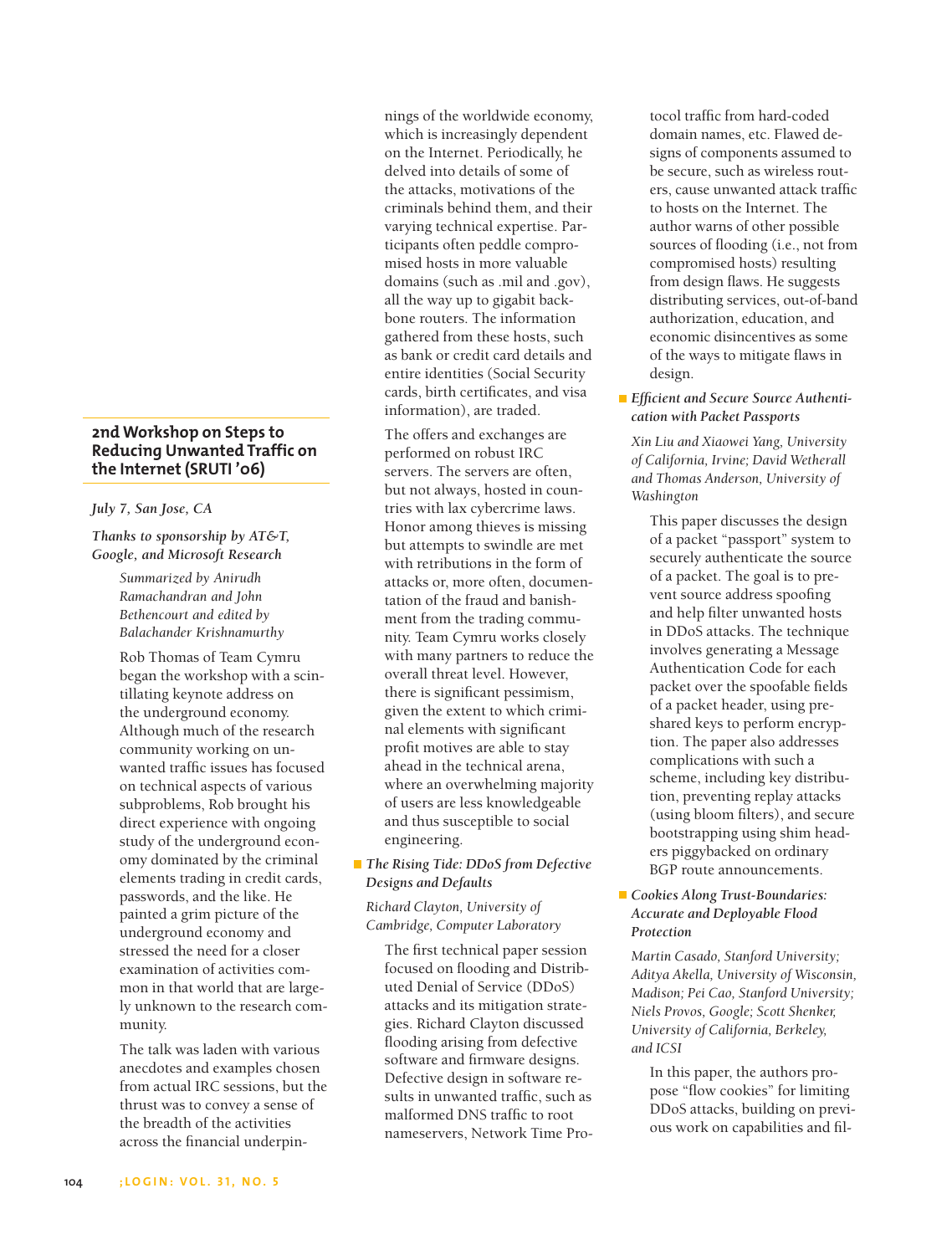tering. The idea is a "hack" to TCP by using the currently unused timestamp field in the header coupled with syn-cookies. It uses cookie middleboxes stationed ahead of susceptible servers to complete TCP handshakes with clients and issue temporary capabilities. The proposal includes the notion of a "trust region"—ISP A trusts ISP B if A is a customer of B—to facilitate broader, incremental deployment of flow cookies along trust boundaries, thus providing benefit for the autonomous systems that choose to deploy it.

In sum, the papers presented in this session addressed both the cause and effect sides of the DDoS problem and proposed novel, incrementally deployable network-based solutions for DDoS mitigation.

The second paper session considered several abuses of resources, along with the difficulties in making accurate measurements of unwanted traffic.

# *Separating Wheat from the Chaff: A Deployable Approach to Counter Spam*

*Youngsang Shin, Minaxi Gupta, and Rob Henderson, Indiana University; Aaron Emigh, Radix Labs*

The authors proposed two new techniques for spam filtering aimed at reducing Mail Transfer Agent (MTA) processing load. The first technique—tokenbased authentication—involves adding a cookie-like token as a new header in outgoing messages. Any replies to such messages will naturally include the token header and may be delivered immediately without further spam filtering efforts. The second technique, history-based prioritization, utilizes various characteristics of an incoming SMTP connection from another MTA that may be considered

before the message content is processed. Upon receiving a new connection, a receiver that maintains a history of past connections can examine whether that server has contacted it before, how long ago, whether it sent spam earlier, etc. Based on this information, some messages may be deemed unlikely to be spam and are delivered immediately. Other messages may be queued up for processor-intensive filtering. An experimental evaluation of seven months of email data in a university environment revealed that this technique provides 90% accuracy in spam identification without processing the message body. Reducing the number of messages that must undergo expensive spam detection algorithms (which may take as long as 10 seconds per message) reduces delivery latency.

## *Strider Typo-Patrol: Discovery and Analysis of Systematic Typo-Squatting*

*Yi-Min Wang and Doug Beck, Microsoft Research, Redmond; Jeffrey Wang, PC-Rethinking.com; Chad Verbowski and Brad Daniels, Microsoft Research, Redmond*

The authors examined the practice of registering domains similar (in the sense of string edit distance) to existing, popular domains. Such domains are used in many ways: They may host a page of ads (known as domain parking) or, more maliciously, be used for phishing or distributing malware. A systematic investigation of the problem of typosquatting as it currently exists on the Internet has been carried out via several automated tools. For each of the most popular 10,000 domains (according to Alexa traffic rankings), many typo-like variations of the domain according to several simple rules are generated. For each typo that resolved in DNS, an HTTP request was sent, and the response was recorded along with

any redirection URLs. For one sort of typo (a missing dot after www), 30% of the generated typo domains were found to be registered. The vast majority of typo-squatting was found to be due to a relatively small number of large-scale domain-parking companies, including Applied Semantics (formerly Oingo), which is currently owned by Google.

### *Tracking the Role of Adversaries in Measuring Unwanted Traffic*

*Mark Allman, ICSI; Paul Barford, University of Wisconsin; Balachander Krishnamurthy and Jia Wang, AT&T Labs—Research*

The authors evaluated a number of techniques used in malicious traffic to foil network measurement systems. They pointed out the importance of network monitoring systems such as intrusion detection systems, firewalls, honeypots, and application-level filters in maintaining awareness of malicious traffic. So far, malicious traffic constructed in an intelligent attempt to bypass or disable such monitoring systems has been given little consideration; this paper attempts to fill that gap. A variety of attacks on monitoring systems were discussed, ranging from direct attacks that attempt to compromise or overload the monitoring system itself to methods for avoiding monitoring systems while compromising other hosts. To better understand these attacks and take a principled approach to countermeasures, two metrics for classifying their effects on measurement systems were proposed: consistency and isolation. These metrics were shown to provide a taxonomy dividing the polluting effects of malicious traffic on measurement systems into four groups.

The talks of the last paper session concerned detection of botnets used for various purposes